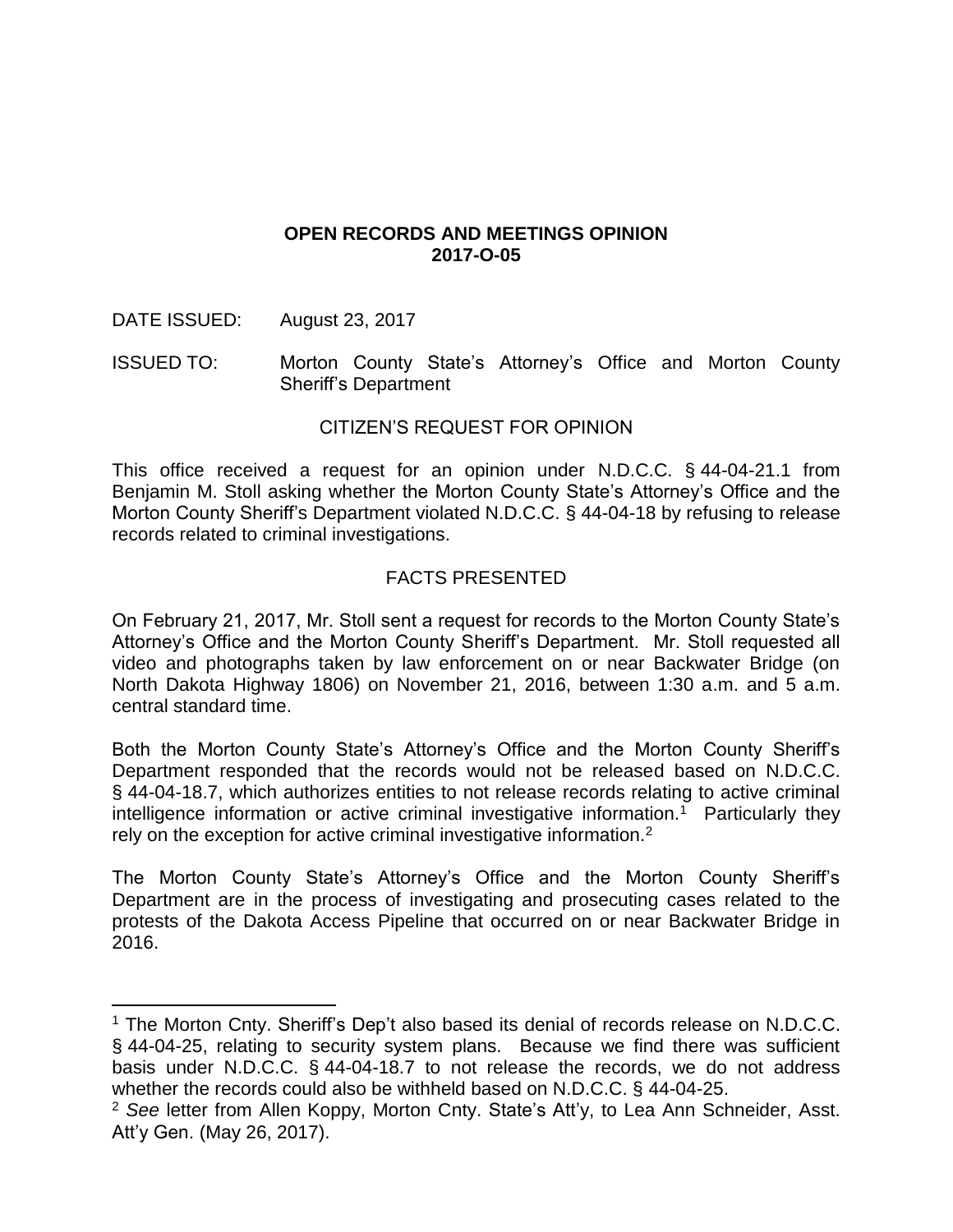### OPEN RECORDS AND MEETINGS OPINION 2017-O-05 August 23, 2017 Page 2

### **ISSUE**

Whether the Morton County State's Attorney's Office and the Morton County Sheriff's Department violated the open records law by refusing to release the requested records on the basis that they constituted active criminal investigative information.

#### ANALYSIS

All records of a public entity are open for inspection unless they are specifically exempted by law. $3$  Section 44-04-18.7, N.D.C.C., provides an exemption for active criminal intelligence information and active criminal investigative information:

- 1. Active criminal intelligence information and active criminal investigative information are not subject to section 44-04-18 and section 6 of article XI of the Constitution of North Dakota. . . .
- 4. "Criminal investigative information" means information with respect to an identifiable person or group of persons compiled by a criminal justice agency in the course of conducting a criminal investigation of a specific act or omission, including information derived from laboratory tests, reports of investigators or informants, or any type of surveillance. Criminal investigative information must be considered "active" as long as it is related to an ongoing investigation that is continuing with a reasonable good-faith anticipation of securing an arrest or prosecution in the foreseeable future.
- 5. "Criminal justice agency" means any law enforcement agency or prosecutor. The term also includes any other unit of government charged by law with criminal law enforcement duties or having custody of criminal intelligence or investigative information for the purpose of assisting law enforcement agencies in the conduct of active criminal investigations or prosecutions.
- 9. An image taken by a law enforcement officer or a firefighter with a body camera or similar device and which is taken in a private place is an exempt record.<sup>4</sup>

This office requested the Morton County State's Attorney's Office and the Morton County Sheriff's Department to explain their position that the requested records fall

. . . .

. . . .

 $\overline{a}$ 

<sup>3</sup> N.D. Const. art. XI, § 6; N.D.C.C. §44-04-18.

<sup>4</sup> N.D.C.C. § 44-04-18.7.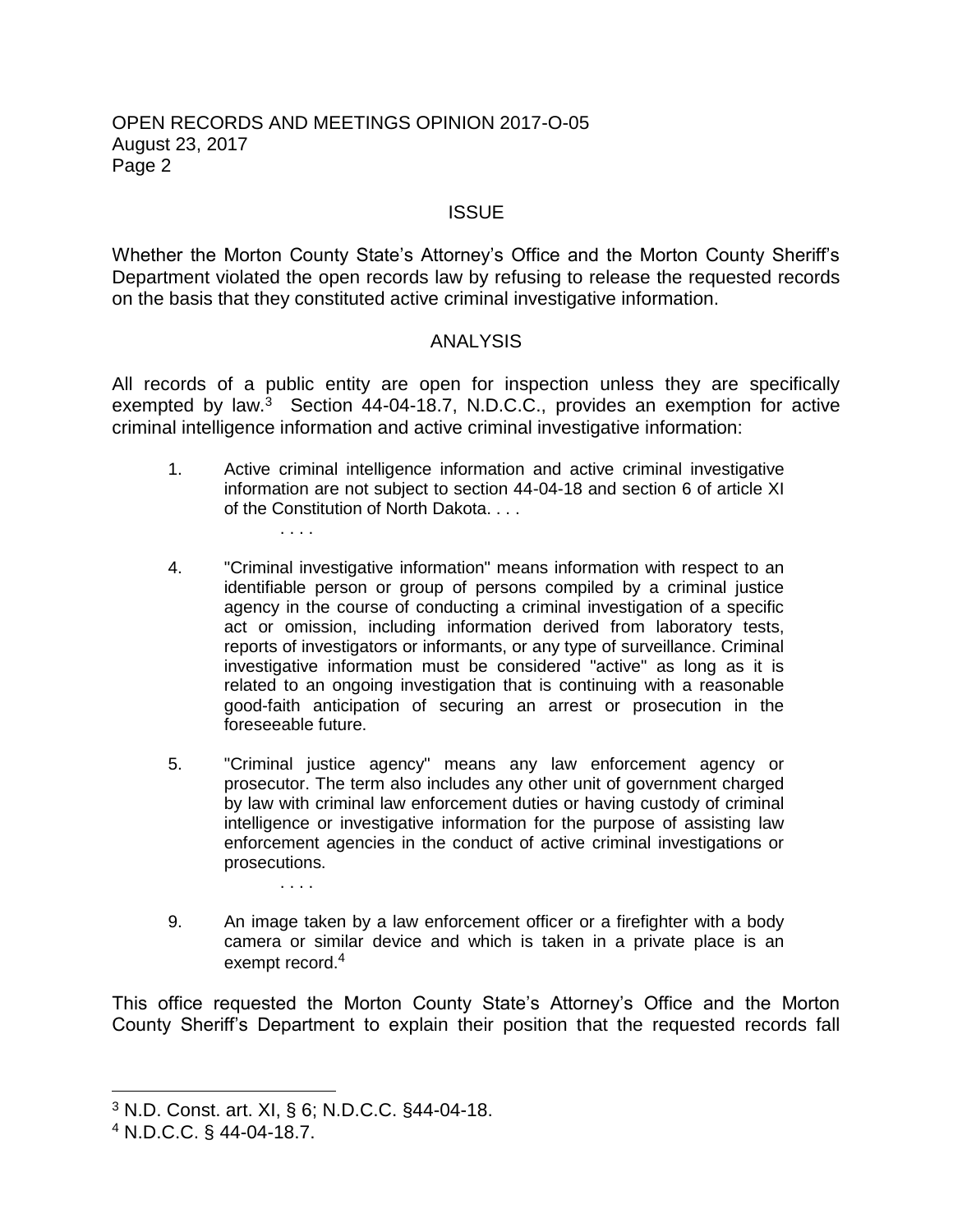under active criminal investigative information. The Morton County State's Attorney's Office responded on behalf of both entities, stating, in part:

1. . . . .

 $\overline{a}$ 

The Morton County Sheriff's Department and Morton County State's Attorney has resisted disclosing such video or photographs from November 21, 2016 along with all video/photos containing evidentiary purposes due to their active involvement in investigations and potential use in further cases. As of today's date [May 26, 2017], the Morton County State's Attorney, the Morton County Sheriff's Office and potentially other agencies are still actively investigating, potentially charging, and prosecuting instances stemming from early October and possibly September. The week of November 21, 2016 as well as other protest dates before and after is still subject to follow up investigation. For one example in specific, identification of suspects is ongoing.

- 2. Matters involving protests in the month of November are currently under investigation, active, and cannot be disclosed until these matters have been fully investigated and adjudicated.
- 3. The State is actively considering the strengths and weakness of its cases. As it is publicly known, the State has dismissed several protester cases in consideration of re-charging. These are examples of actions consistent with an active investigation. The State is only able to make these considerations due to the Morton County Sheriff's Department and their investigated materials including body cameras and photographs. This material that is requested is essential to the prosecution and the adjudication of further cases. The State and the Court system have not adjudicated matters involving the dates in November due to an ample caseload involving the months of September and October.<sup>5</sup>

As quoted above in N.D.C.C. § 44-04-18.7, "[c]riminal investigative information must be considered 'active' as long as it is related to an ongoing investigation that is continuing with a reasonable good-faith anticipation of securing an arrest or prosecution in the foreseeable future."<sup>6</sup> The Morton County State's Attorney has explained that Morton

<sup>5</sup> Letter from Allen Koppy, Morton Cnty. State's Att'y to Lea Ann Schneider, Asst. Att'y Gen. (May 26, 2017).

<sup>6</sup> N.D.C.C. § 44-04-18.7(4). *See also* N.D.A.G. 2005-O-13 (criminal investigative information is active until the prosecution is complete).